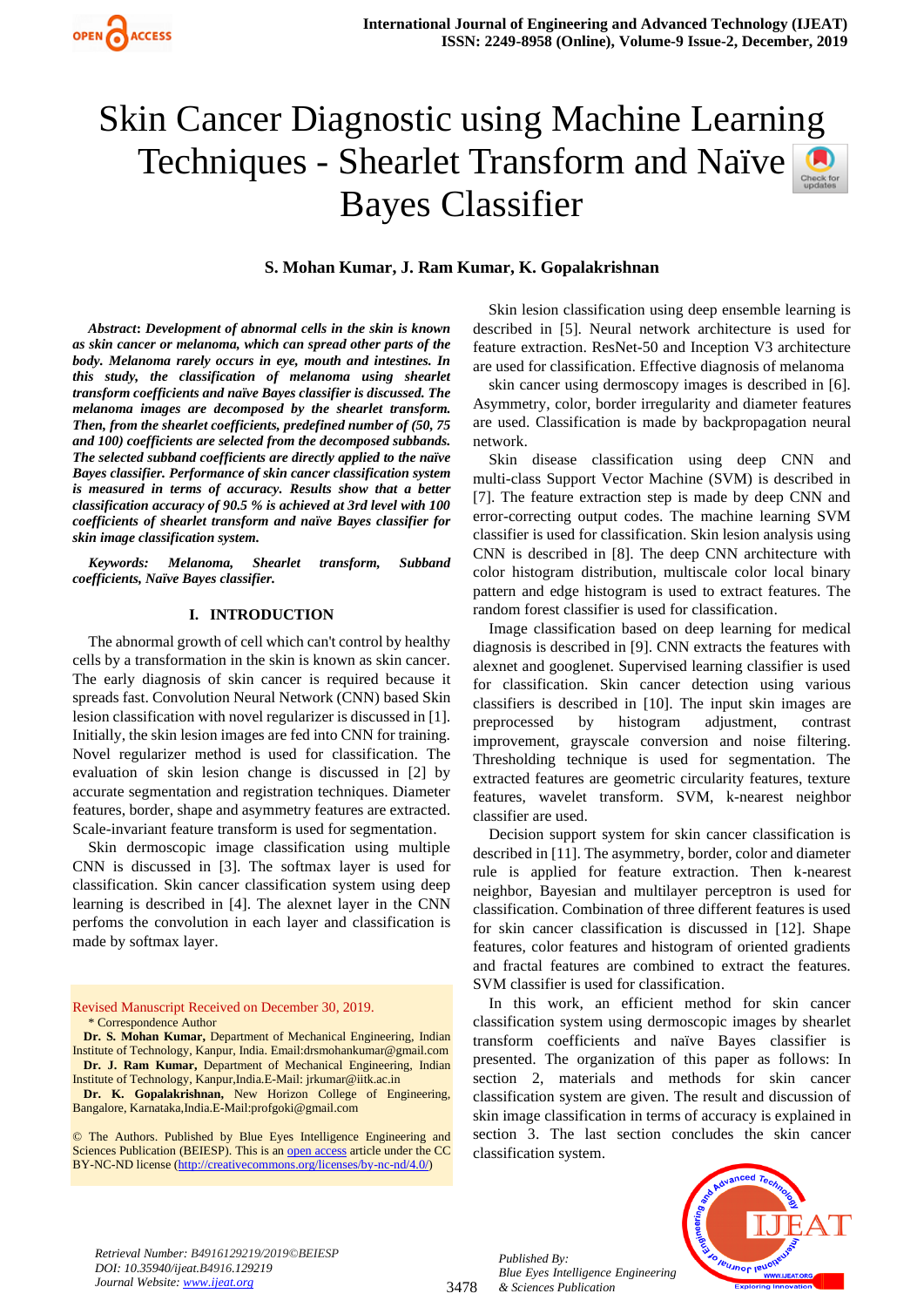# **II. PROPOSED METHOD**

The workflow of skin cancer classification system is shown in figure 1. In this technique, shearlet coefficient selection using rank features and classification using naïve Bayes classifier are employed. The input skin cancer images are given to the transformation module, which decomposes the given input images to obtain the sub-band coefficients. After that feature extraction stage selects the features according to their rank by t-test. Then the selected features are classified by naïve Bayes classifier as normal or abnormal.



**Fig. 1.Work flow of the skin cancer image classification system.**

#### **A. Shearlet Decomposition**

Good Shearlets are a multiscale framework. It is constructed by parabolic scaling, translation and shearing and applied to some generating functions. In multivariate problem, shearlets allows to encode the efficient anisotropic features. Shearlets used for sparse approximation functions  $f \in S^2(K^2)$ . It is a natural wavelet extension that contains the multivariate functions. The shearlet transform is obtained by,

$$
\left\|f - f_E\right\|_{S^2}^2 \le LE^{-2} (\log E)^3, \quad E \to \infty,
$$
 (1)

where the constant *L* denotes the maximum curvature of the curve for the magnitudes of  $f, f'$  and  $f''$ . The shearlet transform is used in other fields like mammogram classification [13], Face recognition technique [14] and satellite image denoising [15]. In this study, shearlet transform is used to decompose the skin cancer image

*Retrieval Number: B4916129219/2019©BEIESP DOI: 10.35940/ijeat.B4916.129219 Journal Website[: www.ijeat.org](http://www.ijeat.org/)*

features.

#### **B. Coefficient Selection from Shearlet Transform**

All The coefficients are selected from the shearlet decomposed sub-bands by applying statistical t-test and sort them as maximum to minimum in sub-band individually. From a large number of shearlet coefficients, the first 50, 75 and 100 coefficients are selected. These selected coefficients are given as inputs for classification.

#### **C. Naïve Bayes Classification**

Naïve Bayes classifier is a simple machine learning classifier algorithm. It makes the classification posterior in Bayesian algorithm. It is represented by the Bayesian network. It is used as a solution for spam and text detection. Naïve Bayes classifier can perform more complicated classification methods. The Bayes rule is,

$$
P\left(\frac{K}{L}\right) = \frac{P\left(L/_{K}\right)P(K)}{P(L)}\tag{2}
$$

Naïve Bayes classifier performs well for large number of data points because finding the parameters for probability functions can be done quickly. Naïve Bayes classifier is used in other fields like eligibility of blood donor's and emotion recognition [16-17] and heart disease prediction system [18]. It is used to classify the selected coefficients.

#### **III. RESULTS AND DISCUSSION**

The performance is evaluated by using the PH2 database, which is freely downloadable from the PH2 database link [19]. It contains 100 dermoscopic color images with melanocytic lesions. The resolution of dermoscopic images is 768x560 pixels. The sample normal and abnormal images in PH2 database is shown in figure 2.



**Fig. 2.**Sample normal and abnormal images in PH2 database (a) Normal images, (b) Benign images and (c) Malignant images.

*Published By: Blue Eyes Intelligence Engineering & Sciences Publication* 

3479